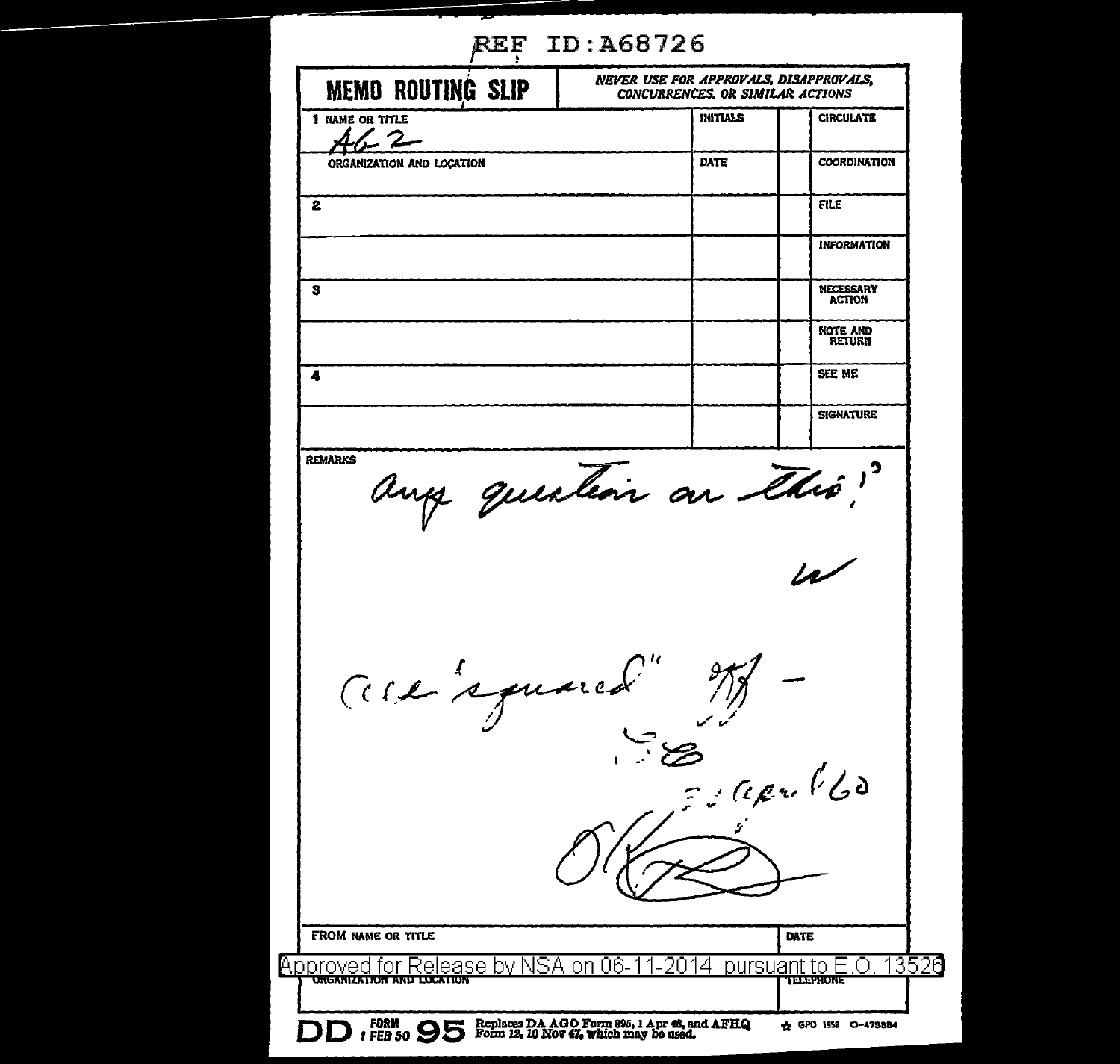| <b>REF ID: A68726</b>                                                                                                                                                                                                                                                                                                                                                        |                |                                                                    |  |  |
|------------------------------------------------------------------------------------------------------------------------------------------------------------------------------------------------------------------------------------------------------------------------------------------------------------------------------------------------------------------------------|----------------|--------------------------------------------------------------------|--|--|
| <b>DISPOSITION FORM</b>                                                                                                                                                                                                                                                                                                                                                      |                | SECURITY CLASSIFICATION (If any)                                   |  |  |
| FILE NO.                                                                                                                                                                                                                                                                                                                                                                     | <b>SUBJECT</b> |                                                                    |  |  |
|                                                                                                                                                                                                                                                                                                                                                                              |                | William F. Friedman Files                                          |  |  |
| TO<br>AG                                                                                                                                                                                                                                                                                                                                                                     | FROM TING      | <b>COMMENT NO. 1</b><br>DATE 27 Apr 60<br>N.S. Lee/TNG-01/3678/cac |  |  |
| 1. On 23 March 1960, the Office of Training was approached by Mrs. Clyde<br>Christian, AG-24, regarding the possible loss of certain documents once in the<br>possession of Mr. William F. Friedman. DIR/SEC had a copy of a letter of transmittal<br>to R/D 03/01, dated 6 March 1959, assigning the responsibility for the documents<br>to Mr. Newman S. Lee, Jr., TNG-01. |                |                                                                    |  |  |
| 2.<br>The attached memorandum for the record explains how the Friedman files<br>in question were erroneously assigned to Mr. Lee's responsibility and how they<br>were finally returned to the AG through two separate channels.                                                                                                                                             |                |                                                                    |  |  |
| Assistant Director of Training<br>Administration                                                                                                                                                                                                                                                                                                                             |                |                                                                    |  |  |
| DIR SEC<br>cc:                                                                                                                                                                                                                                                                                                                                                               |                |                                                                    |  |  |
| $Inc1$ :<br>a/s                                                                                                                                                                                                                                                                                                                                                              |                |                                                                    |  |  |
|                                                                                                                                                                                                                                                                                                                                                                              |                |                                                                    |  |  |
|                                                                                                                                                                                                                                                                                                                                                                              |                |                                                                    |  |  |
|                                                                                                                                                                                                                                                                                                                                                                              |                |                                                                    |  |  |
|                                                                                                                                                                                                                                                                                                                                                                              |                |                                                                    |  |  |
|                                                                                                                                                                                                                                                                                                                                                                              |                |                                                                    |  |  |
|                                                                                                                                                                                                                                                                                                                                                                              |                |                                                                    |  |  |
|                                                                                                                                                                                                                                                                                                                                                                              |                |                                                                    |  |  |
|                                                                                                                                                                                                                                                                                                                                                                              |                |                                                                    |  |  |
|                                                                                                                                                                                                                                                                                                                                                                              |                |                                                                    |  |  |